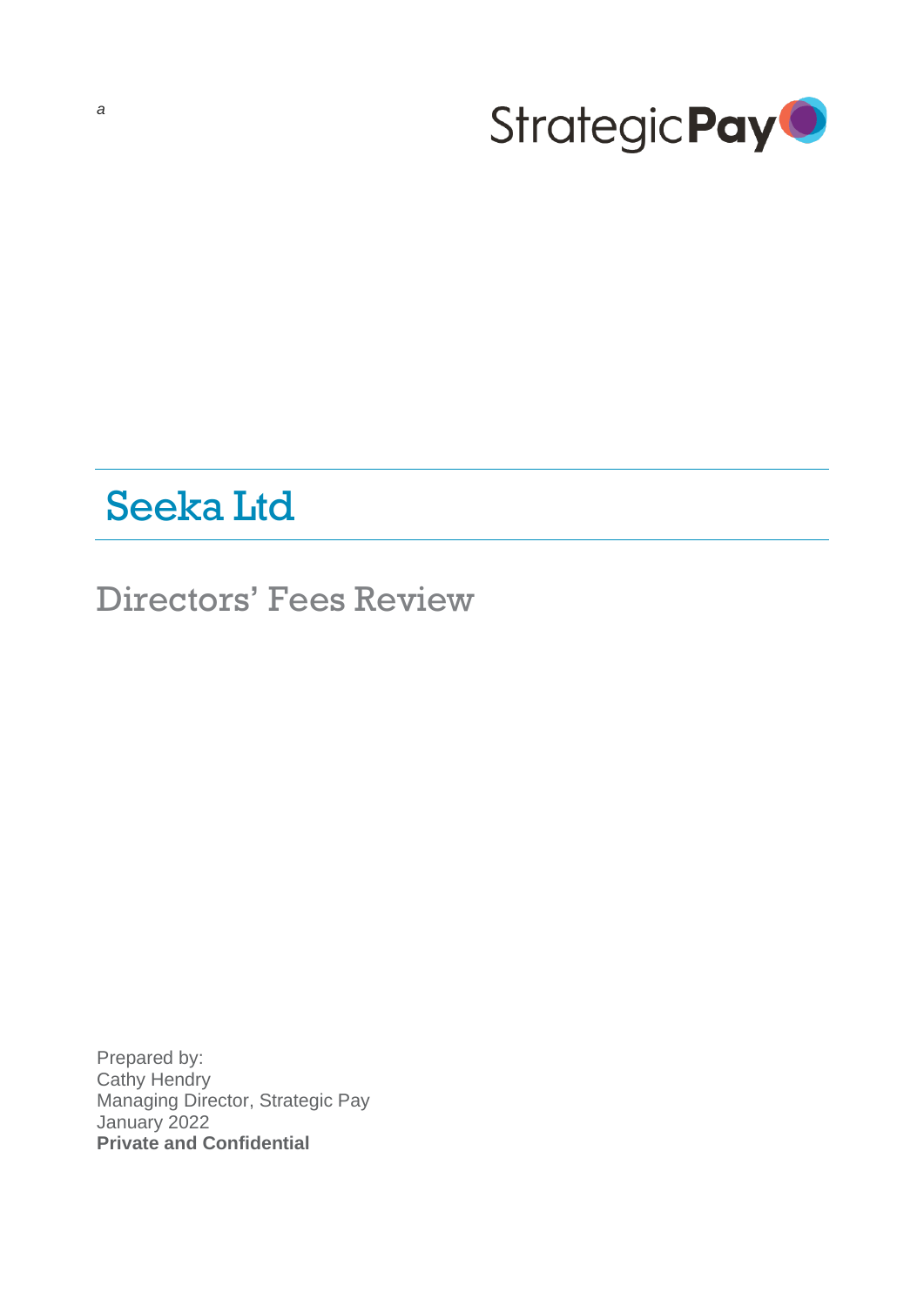

*Strategic Pay Limited is independent of Seeka Ltd. In this context, independence means that Strategic Pay Limited has not been subjected to any undue influence from management of Seeka Ltd, any board member of Seeka Ltd, or any other party in relation to the services provided by Strategic Pay Limited or the outcomes of those services.* 

#### PRIVATE AND CONFIDENTIAL

This document and any related advice, data or correspondence provided in relation to it is the intellectual property of Strategic Pay Limited. The intellectual property is confidential information and provided to the client to whom it is addressed (or if not so addressed, to the intended recipient) only for the internal purposes of that recipient on a confidential basis.

If an engagement is awarded to Strategic Pay, the right of the client to duplicate, use, or disclose such information will be such as may be agreed in the resulting engagement contract. If an engagement is not awarded, this document and any duplicate copy thereof must be returned to Strategic Pay or destroyed.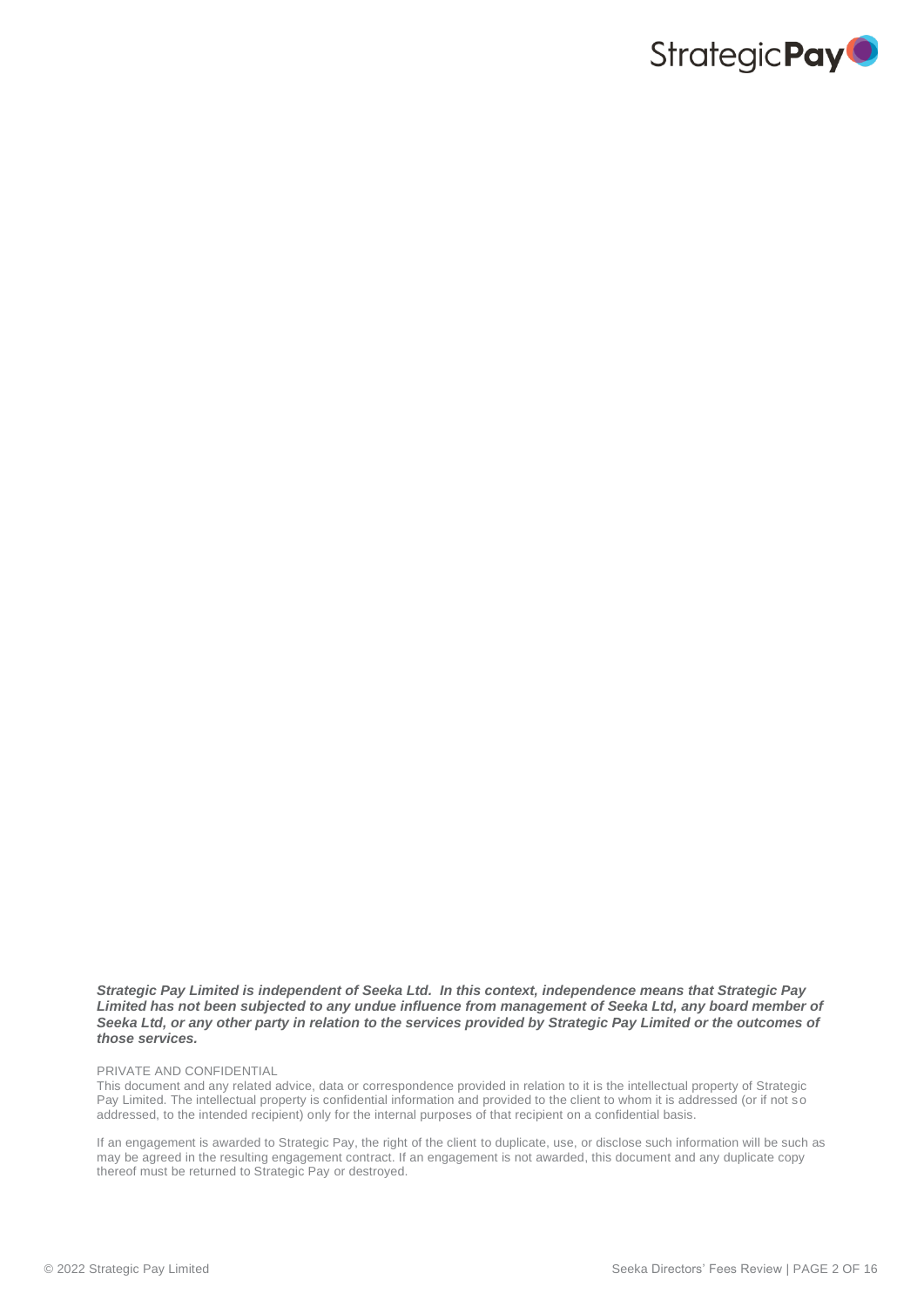

## **Overview**

Fred Hutchings, Chair at, Seeka Ltd has commissioned Strategic Pay Limited ('Strategic Pay') to provide a review of its Board of Director fees on behalf of the Board

Directors Fees were last reviewed by Strategic Pay in January 2020, however due to Covid no adjustments were made in 2020. In 2021 fees were increased based on the January 2020 Director Fee report.

Our approach involves gaining an understanding of the organisation and Directors responsibilities by way of review of documentation provided and interview. We then undertake market analysis of relevant samples from the Strategic Pay 2021 New Zealand Directors Fee database and Remuneration Report to determine and position appropriate Board fee levels for Seeka Ltd.

Our recommendation is based on several factors including the organisation size, ownership, and industry, and the market data presented.

This report presents the following:

- 1 Background;
- 2 Recommendation Summary;
- 3 Market Data;
- 4 Chair Fees Ratio;
- 5 Committee Fees;
- 6 Director Fees Review
- 7 Recommendation;

#### Appendices:

- a. Appendix 1 New Zealand Directors' Fee Survey February 2021
- b. Appendix 2 Strategic Pay Director Methodology
- c. Appendix 2 About Strategic Pay Ltd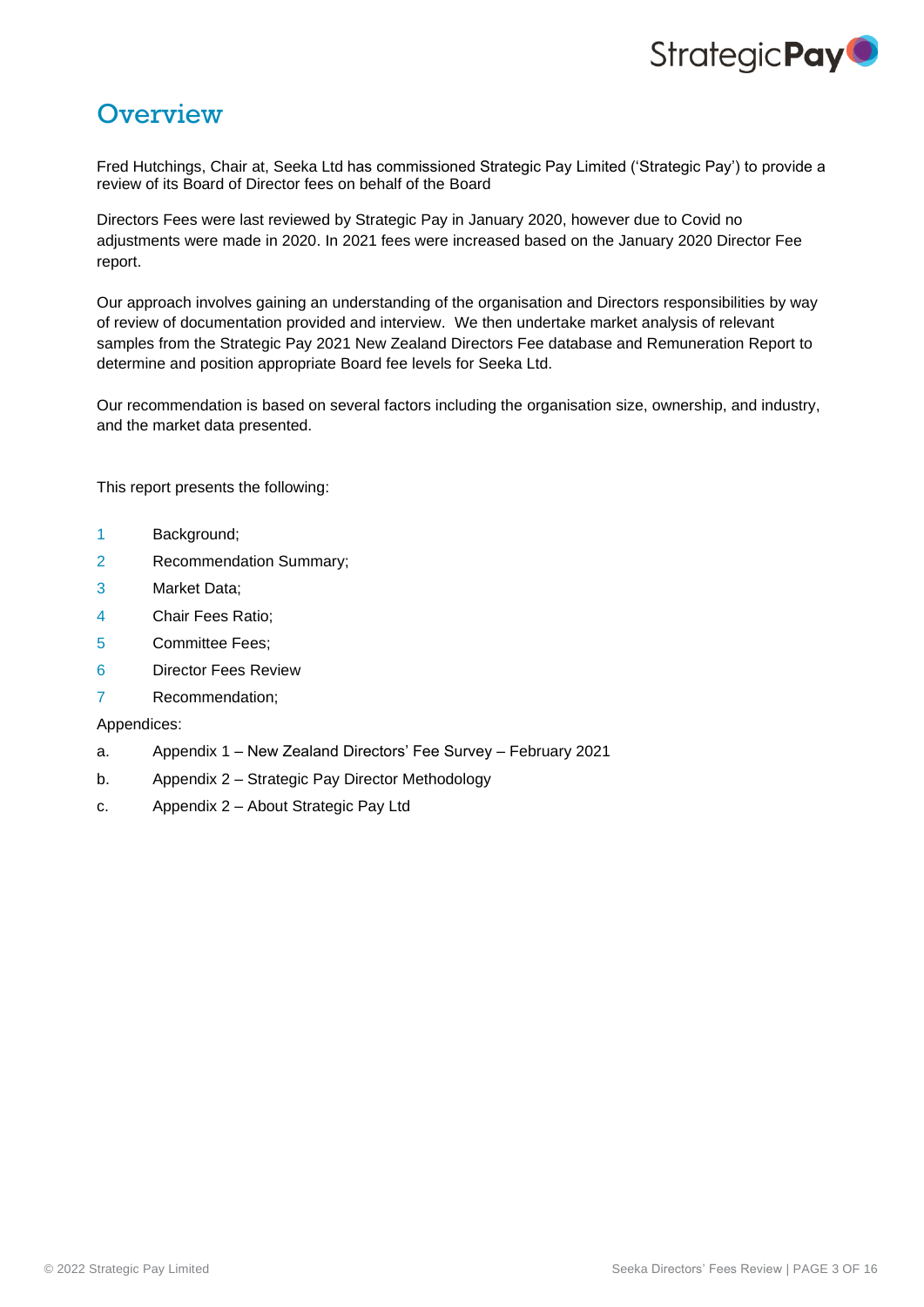

## 1. Background

#### BOARD COMPOSITION AND MEETING SCHEDULE

The Board is composed of one Chair and 6 Directors.

There are 12 Board meetings per year, however due to the multiple acquisitions over the last 12 months there were a number of session meetings.

There are three Committees:

- The Audit and Risk Committee meets 12 times per year and has 3 members
- The Remuneration Committee meets 3 times per year and has 3 members
- The Sustainability Committee meets 3 times per year and has 3 members.

#### ORGANISATION DEMOGRAPHICS

| <b>Organisation Demographics / Dimensions</b> |                           |  |  |  |
|-----------------------------------------------|---------------------------|--|--|--|
| <b>Organisation Type</b>                      | Private Sector, Listed NZ |  |  |  |
| Ownership                                     | New Zealand and Overseas  |  |  |  |
| <b>Industry</b>                               | Agribusiness              |  |  |  |
| <b>Annual Turnover / Budget</b>               | Approximately \$300 M     |  |  |  |
| <b>Assets</b>                                 | Approximately \$480 M     |  |  |  |
| <b>Market Capitalisation</b>                  | \$208 M (19/01/2022)      |  |  |  |

### CURRENT DIRECTOR FEE POLICY

The Seeka Board advises that its remuneration philosophy positions base annual Director fees at competitive market levels for publicly listed companies in order to attract and retain the sort of governance skills and experience needed to achieve business success.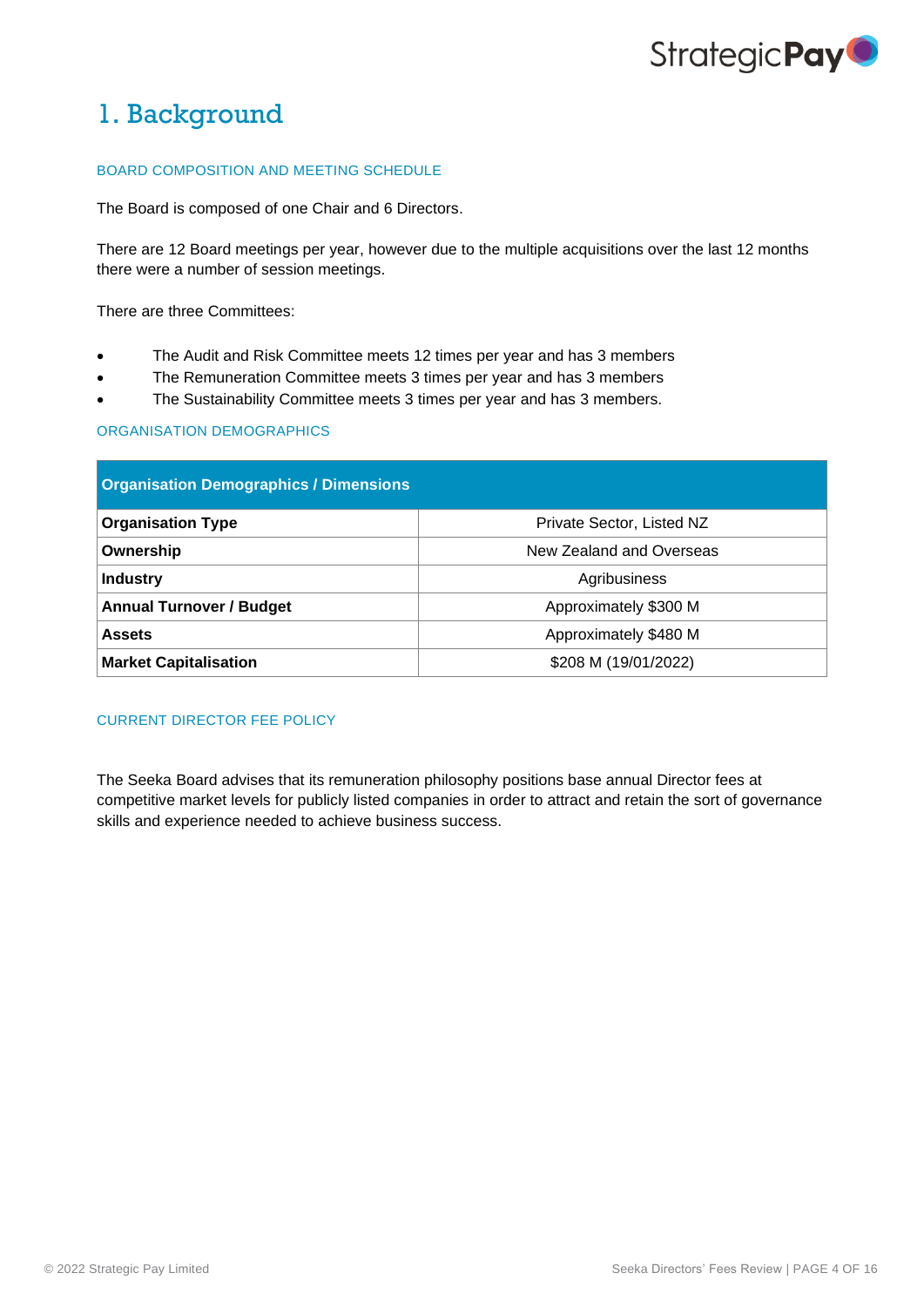# Strategic Pay<sup>O</sup>

## 2. Recommendation Summary

We recommend that base annual fees for Directors of Seeka increase from the existing **\$62,500** into a range from \$**68,000 to \$73,000.** 

We further recommend that base annual fees for the Chair of Seeka be increased from **\$125,000** into a range from **\$136,000** to **\$146,000** - a range that reflects the NZ market typical 2:1X premium between Chair and Director base annual fees.

We have not recommended an increase to the Audit and Risk Committee Chair Fees as they are currently appropriately aligned to the market. The Board could consider paying Committee members as this is becoming increasingly common in the market. Typically Committee Fees are paid at 50% of Chair Fees.

#### RECOMMENDED DIRECTOR FEES

| <b>Role / Committee</b>      | <b>Current Fees</b> | <b>Recommended Fees</b><br>Range |           |      | % Increase |
|------------------------------|---------------------|----------------------------------|-----------|------|------------|
| Chair                        | \$125,000           | \$136,000                        | \$146,000 |      |            |
| Director x 6                 | \$62,500            | \$68,000                         | \$73,000  |      |            |
| Audit & Risk Committee Chair | \$15,000            | \$15,000                         | \$15,000  |      |            |
| <b>Total Governance Pool</b> | \$515,000           | \$559,000                        | \$599,000 | 8.5% | 16.3%      |

In our view, the recommended ranges represent market levels appropriate for your organisation given the context provided, and reflects the Directors Fee Policy.

## **Strategic Pay's guiding principle is that it is important not to undervalue the contributions, experience or time committed by Board members.**

Full details of the recommendation appear in Section 7: Recommendation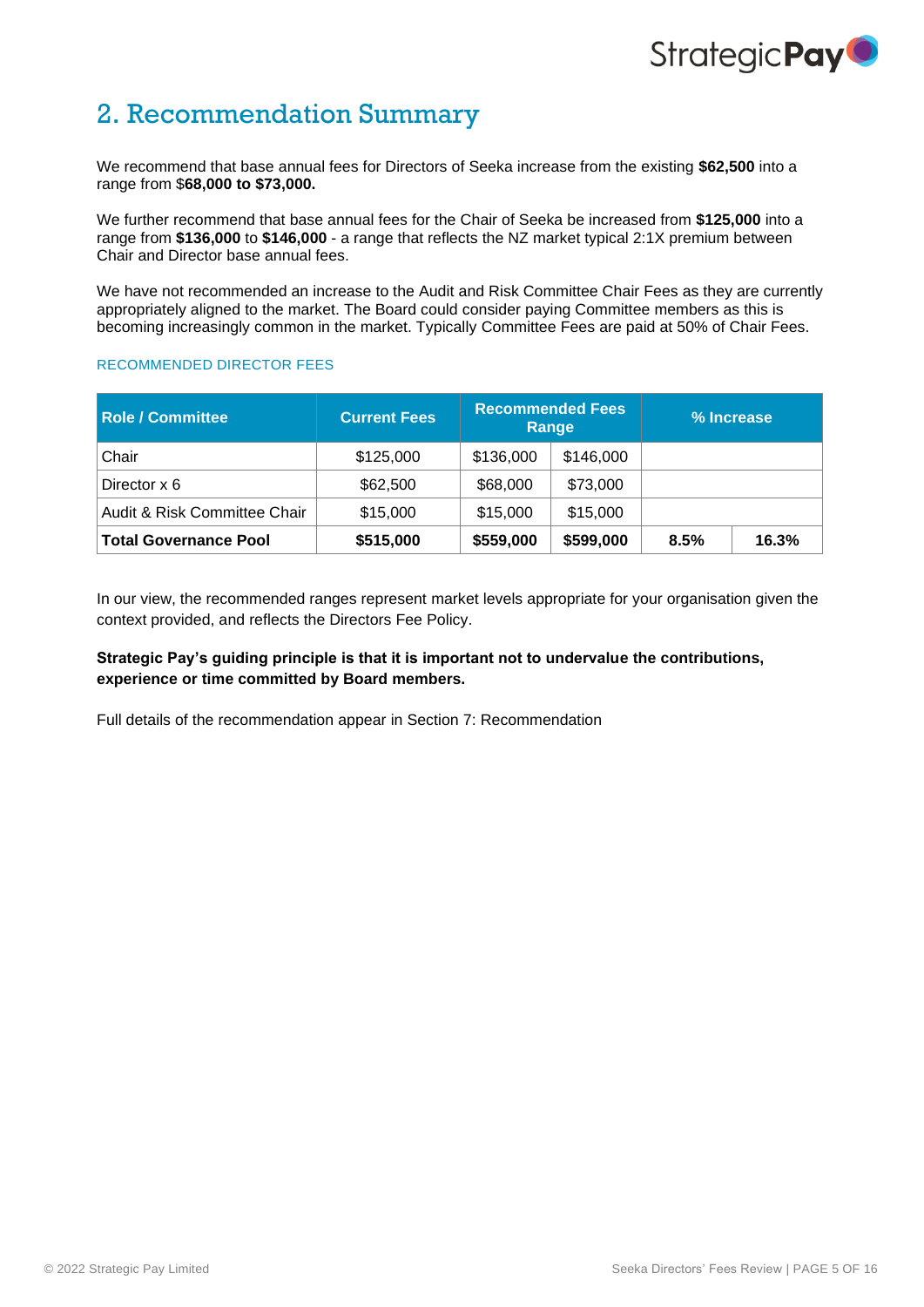

## 3. Market Data

## Directors Fee Market Data – Revenue Analysis

*Our research consistently demonstrates that in the NZ market, company turnover is most strongly correlated with Director fee levels, and consequently results of revenue samples are a key consideration as we develop Board fee recommendations.* 

The table below details Directors' base annual fee for 20 NZX listed organisations with total annual revenues between \$200.1M to \$500M. There are 20 Chairs and 106 Directors in the sample.

#### TABLE 1: FEES IN ORGANISATIONS WITH REVENUES BETWEEN \$200.1 M AND \$500 M

|                  | <b>Lower Quartile</b> | <b>Median</b> | <b>Upper Quartile</b> | <b>Average</b> |
|------------------|-----------------------|---------------|-----------------------|----------------|
| Chair            | \$126,469             | \$146,570     | \$161,667             | \$139,725      |
| <b>Directors</b> | \$57,375              | \$75,000      | \$84,000              | \$72,431       |

### TABLE 1.1: ORGANISATION DIMENSIONS OF CUSTOMISED MARKET DATA

|                       | <b>Revenue</b> | <b>Total Assets</b> | Shareholders'<br><b>Funds</b> | <b>Employees</b> | <b>Market</b><br><b>Capitalisation</b> |
|-----------------------|----------------|---------------------|-------------------------------|------------------|----------------------------------------|
| <b>Lower Quartile</b> | \$251,389,000  | \$346,245,000       | \$116,470,000                 | 310              | \$126,158,130                          |
| Median                | \$301,985,000  | \$602,473,000       | \$277,017,000                 | 582              | \$236,272,384                          |
| <b>Upper Quartile</b> | \$348,375,000  | \$1,416,465,250     | \$756,744,000                 | 887              | \$622,931,659                          |

### Directors Fee Market Data – Asset Analysis

The table below details Directors' base annual fee for 22 NZX Listed organisations with total assets between \$200.1M to \$500M. There are 22 Chairs and 102 Directors in the sample.

#### TABLE 2: FEES IN ORGANISATIONS WITH ASSETS BETWEEN \$200.1 M AND \$500 M

|           | <b>Lower Quartile</b> | <b>Median</b> | <b>Upper Quartile</b> | <b>Average</b> |
|-----------|-----------------------|---------------|-----------------------|----------------|
| ∣Chair    | \$100,000             | \$122,000     | \$137,819             | \$118,175      |
| Directors | \$53,000              | \$62,750      | \$75,000              | \$64,315       |

#### TABLE 2.1: ORGANISATION DIMENSIONS OF CUSTOMISED MARKET DATA

|                       | <b>Revenue</b> | <b>Total Assets</b> | Shareholders'<br><b>Funds</b> | <b>Employees</b> | <b>Market</b><br><b>Capitalisation</b> |
|-----------------------|----------------|---------------------|-------------------------------|------------------|----------------------------------------|
| Lower Quartile        | \$100,427,000  | \$240,700,000       | \$100,778,000                 | 226              | \$126,158,130                          |
| Median                | \$236,868,000  | \$344,698,000       | \$154,944,000                 | 600              | \$148,878,869                          |
| <b>Upper Quartile</b> | \$287,763,000  | \$376,610,000       | \$211,748,000                 | 955              | \$344,381,047                          |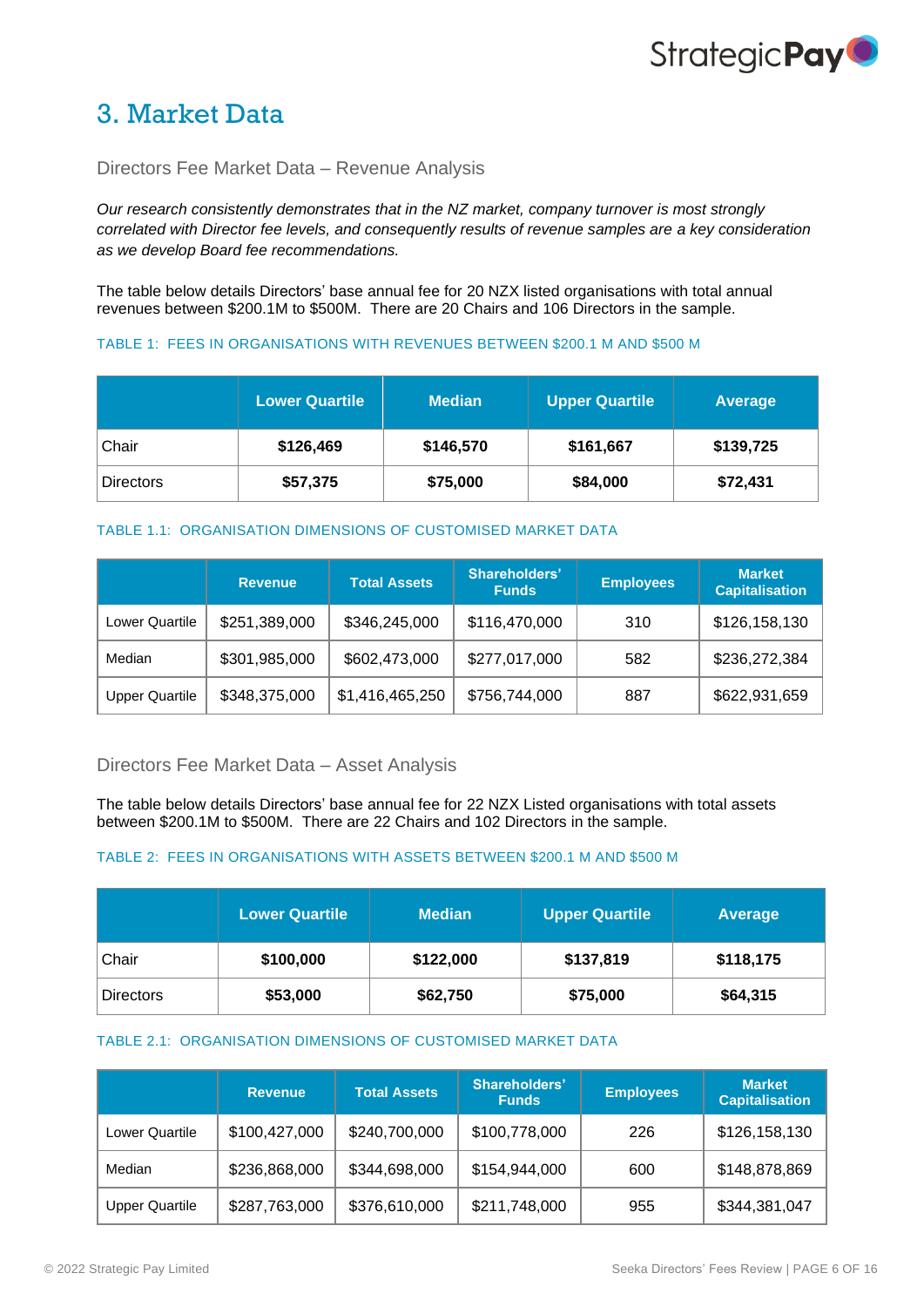

## Directors Fee Market Data – Agribusiness Industry

Although this sample is small, we present the publicly listed industry sample results as a matter of interest. Strategic Pay's defined Agribusiness industry includes numerous co-operative organisations, which are not publicly listed. Please note that dairy companies are not included in the Agribusiness industry as defined by Strategic Pay Limited, and are analysed separately. There are 8 Chairs and 49 Directors in the sample.

## TABLE 3: FEES IN NZX ORGANISATIONS IN THE AGRIBUSINESS INDUSTRY

|                  | <b>Lower Quartile</b> | <b>Median</b> | <b>Upper Quartile</b> | Average  |
|------------------|-----------------------|---------------|-----------------------|----------|
| Chair            | \$45,000              | \$92,500      | \$128,000             | \$94,250 |
| <b>Directors</b> | \$40,000              | \$53,000      | \$68,250              | \$53,793 |

### TABLE 3.1: ORGANISATION DIMENSIONS OF CUSTOMISED MARKET DATA

|                       | <b>Revenue</b> | <b>Total Assets</b> | Shareholders'<br><b>Funds</b> | <b>Employees</b> | <b>Market</b><br><b>Capitalisation</b> |
|-----------------------|----------------|---------------------|-------------------------------|------------------|----------------------------------------|
| Lower Quartile        | \$236,868,000  | \$368,246,000       | \$154,944,000                 | 500              | \$98,937,792                           |
| Median                | \$253,986,000  | \$379,940,000       | \$290,242,000                 | 735              | \$129,460,237                          |
| <b>Upper Quartile</b> | \$484,609,000  | \$558,680,000       | \$359,003,000                 | 1,356            | \$341,895,539                          |

## Directors Fee Market Data – Market Capitalisation

*Since market capitalisation tends to be a more volatile figure than revenues, we tend to place less reliance on results of these samples, but provide for your information.*

The table below provides details of directors' remuneration for 19 NZ listed companies with market capitalisation ranging between \$150 million and \$350 million: a range built around Seeka's recent figure of \$208 million.

### TABLE 4: FEES IN ORGANISATIONS WITH MARKET CAP BETWEEN \$150 M AND \$350 M

|                  | <b>Lower Quartile</b> | <b>Median</b> | <b>Upper Quartile</b> | Average   |
|------------------|-----------------------|---------------|-----------------------|-----------|
| Chair            | \$69,800              | \$120,000     | \$147,361             | \$109,193 |
| <b>Directors</b> | \$36,000              | \$60,000      | \$75,000              | \$59,810  |

#### TABLE 4.1: ORGANISATION DIMENSIONS OF CUSTOMISED MARKET DATA

|                       | <b>Revenue</b> | <b>Total Assets</b> | <b>Shareholders'</b><br><b>Funds</b> | <b>Employees</b> | <b>Market</b><br><b>Capitalisation</b> |
|-----------------------|----------------|---------------------|--------------------------------------|------------------|----------------------------------------|
| <b>Lower Quartile</b> | \$44,573,000   | \$180,220,000       | \$137,315,482                        | 218              | \$203,823,085                          |
| Median                | \$227,534,000  | \$368,219,000       | \$184,314,000                        | 564              | \$232,106,010                          |
| <b>Upper Quartile</b> | \$512,634,000  | \$745,355,000       | \$347,163,000                        | 1,000            | \$250,880,119                          |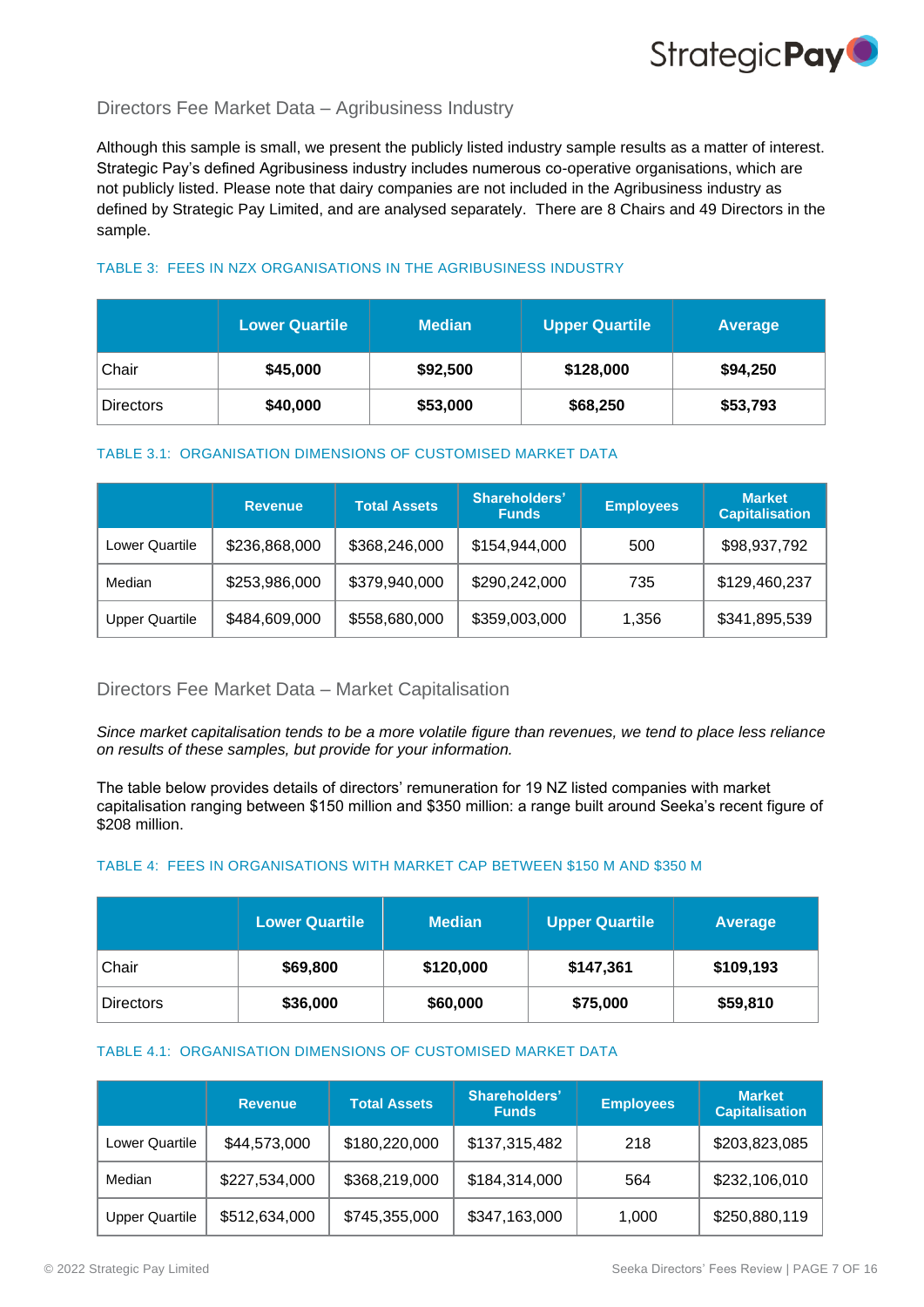## Directors Fee Market Data – Director Evaluation

Strategic Pay has developed an evaluation methodology called DirectorRate<sup>™</sup> to determine the overall size, complexity, responsibility and risk of an organisation, as it relates to the role of the directors. Over 200 private sector organisations have been evaluated and input into our database on this basis. There are nine factors included in the evaluation which are described in detail in Appendix 3.

Accordingly, in order to further benchmark [Seeka Ltd's](#page-0-0) Board fees against the market, we have evaluated the Company using this methodology, and used the final score to compare director fees with **Private Sector** companies of similar "size."

TABLE 5: PRIVATE SECTOR DIRECTOR FEES FOR [SEEKA LTD](#page-0-0) BASED ON DIRECTOR EVALUATION METHODOLOGY:

|                  | <b>Lower Quartile</b> | Median \ | Upper Quartile | Average |
|------------------|-----------------------|----------|----------------|---------|
| <b>Directors</b> | 55,480                | 68,135   | 82,840         | 71,634  |

## Directors Fee Market Data – Total Sample

The Total Sample represents the General Market and is made up of both Private and Public sectors. It details Directors' base annual fees for 381 Chairs and 1,923 Directors from all industry, organisation type and organisation size*.* The Total Sample is provided for General information as fees practices vary across the various industries as well as the organisations type and size.

### TABLE 6A: DIRECTORS FEES TOTAL SAMPLE

| <b>General</b><br><b>Market</b> | <b>Lower Quartile</b> | <b>Median</b> | <b>Upper Quartile</b> | Average |
|---------------------------------|-----------------------|---------------|-----------------------|---------|
| Chair                           | 46 938                | 75 000        | 120 000               | 99 573  |
| <b>Directors</b>                | 23 4 4 9              | 40 000        | 65 000                | 50 749  |

Fee levels for Deputy Chairs were not analysed for the General Market this year due to the substantial difference between Private and Public Sector practice for this role. Only 31% of organisations have a Deputy Chair role and appointments are more prevalent in the Public Sector.

### TABLE 6B: DIRECTORS FEES MARKET DATA – PRIVATE SECTOR

| <b>Private Sector</b> | <b>Lower Quartile</b> | <b>Median</b> | <b>Upper Quartile</b> | Average |
|-----------------------|-----------------------|---------------|-----------------------|---------|
| Chair                 | 65 000                | 100 000       | 155 000               | 126 558 |
| Deputy Chair          | 37 171                | 73 625        | 99 933                | 77 406  |
| <b>Directors</b>      | 38 000                | 55 000        | 80 000                | 59 867  |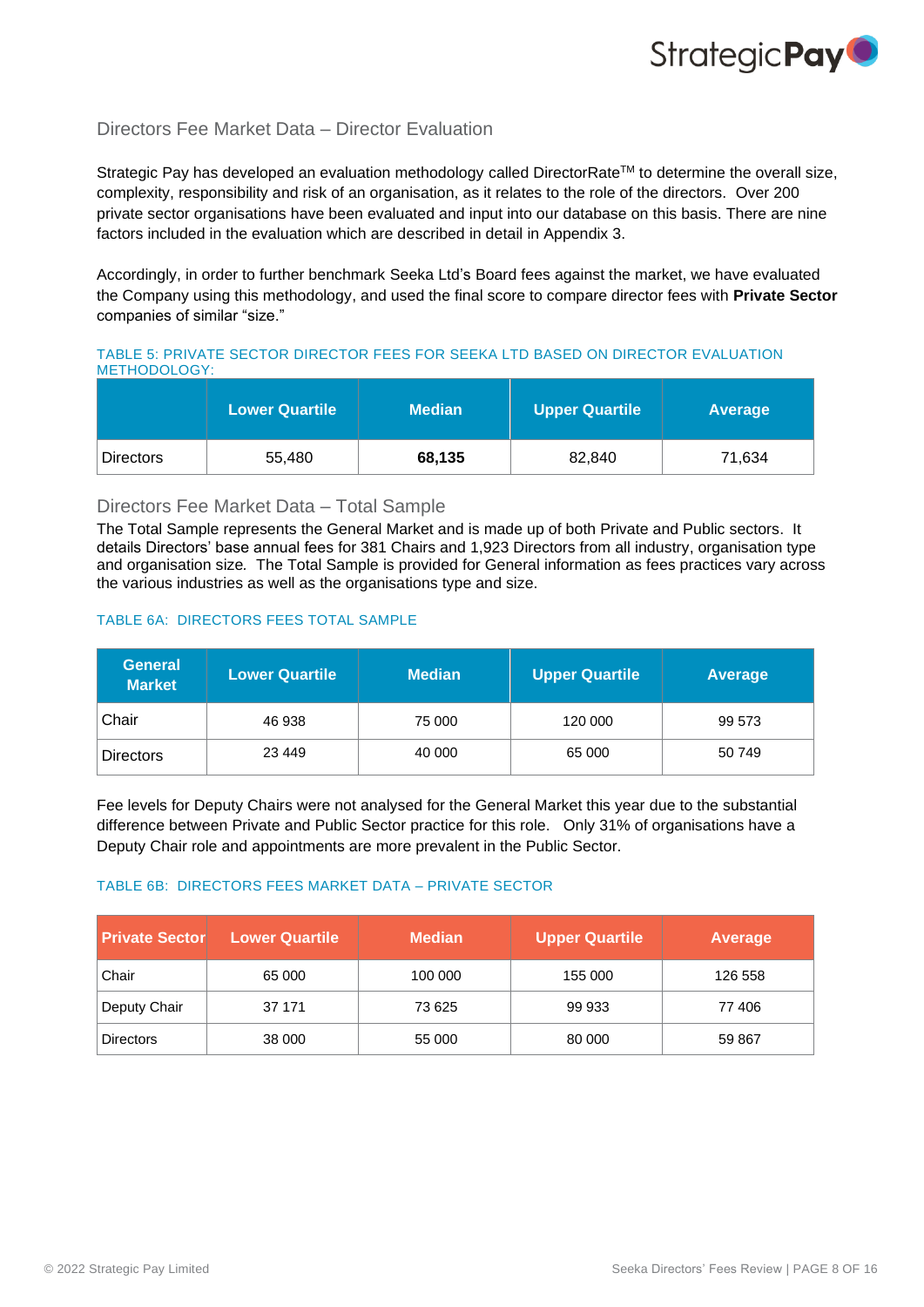

#### TABLE 6C: DIRECTORS FEES MARKET DATA – PUBLIC SECTOR

| <b>Public Sector</b> | <b>Lower Quartile</b> | <b>Median</b> | <b>Upper Quartile</b> | <b>Average</b> |
|----------------------|-----------------------|---------------|-----------------------|----------------|
| Chair                | 35 988                | 48 000        | 72 000                | 57 089         |
| Deputy Chair         | 24 743                | 29 374        | 42 250                | 35 311         |
| <b>Directors</b>     | 17 000                | 23 608        | 35 000                | 27 529         |

## 4. Chair Fees Ratio

Chair Fees - [Seeka Ltd](#page-0-0) is currently paying at a 2.0:1x ratio of Chair to base annual Director Fees.

New Zealand current market practice pays base annual Chair fees at a 2.0:1X ratio to base annual Director Fees. The range is 1.9 - 2.2:1 ratio. This "premium" reflects the additional responsibilities, scope and risk borne by Chairs. Chairs typically receive no separate committee fees, although they often attend these meetings.

Median Annual Hours for Chairs is 200, Deputy Chairs is 142 and for Directors is 100.

## 5. Committee Fees

Strategic Pay supports the 'unbundling' practice of paying separate Committee fees as a means of tracking and rewarding actual workload and responsibilities and providing greater accountability and transparency. However, there are also appropriate situations where this will not be paid.

98% of the sample have an Audit Committee and 69% have a Remuneration Committee. For Audit 58% pay a fee to the Chair and for Remuneration 49%. Around 20% of the sample pay a fee to Members.

Across the New Zealand market, median New Zealand annual committee fees are **\$10,000** for Audit Committee Chairs and **\$9,500** for Remuneration Committee Chairs. Median Member fees are \$8,690 and \$6,000 respectively.

|                          | <b>Chair Fees</b> |         |                   | <b>Director Fees</b> |                   |                          |                   |         |
|--------------------------|-------------------|---------|-------------------|----------------------|-------------------|--------------------------|-------------------|---------|
| <b>Committee</b>         | Upper<br>Quartile | Median  | Lower<br>Quartile | Average              | Upper<br>Quartile | <b>Median</b>            | Lower<br>Quartile | Average |
| Audit                    | 15 575            | 10 000  | 5 200             | 13 4 26              | 12 500            | 8690                     | 5 0 0 0           | 10 544  |
| Remuneration             | 15 000            | 9 5 0 0 | 5 0 0 0           | 12 651               | 11 750            | 6 0 0 0                  | 3 2 5 0           | 8997    |
| <b>Risk</b>              | 24 450            | 10 000  | 5 0 0 0           | 20 038               | 25 400            | 7 0 8 2                  | 2 5 0 0           | 12 848  |
| Finance                  | 9 500             | 8 1 0 0 | 5825              | 7741                 | ٠                 | ٠                        | -                 |         |
| Health & Safety          | 15 500            | 10 000  | 5472              | 12 054               | 13 250            | 8 600                    | 5750              | 9576    |
| Investment               | 6 500             | 5 0 0 0 | 5 0 0 0           | 7 2 4 7              | ٠                 | $\overline{\phantom{0}}$ | -                 |         |
| Nominations / Governance | 17680             | 15 000  | 14 156            | 16 380               | 9410              | 6 500                    | 3578              | 6899    |
| Other                    | 15 000            | 8 1 0 0 | 5 0 0 0           | 12877                | 10 000            | 6 2 5 0                  | 3 3 7 5           | 8 0 5 0 |

Committee Fees by Committee Type

*- Not enough data to calculate*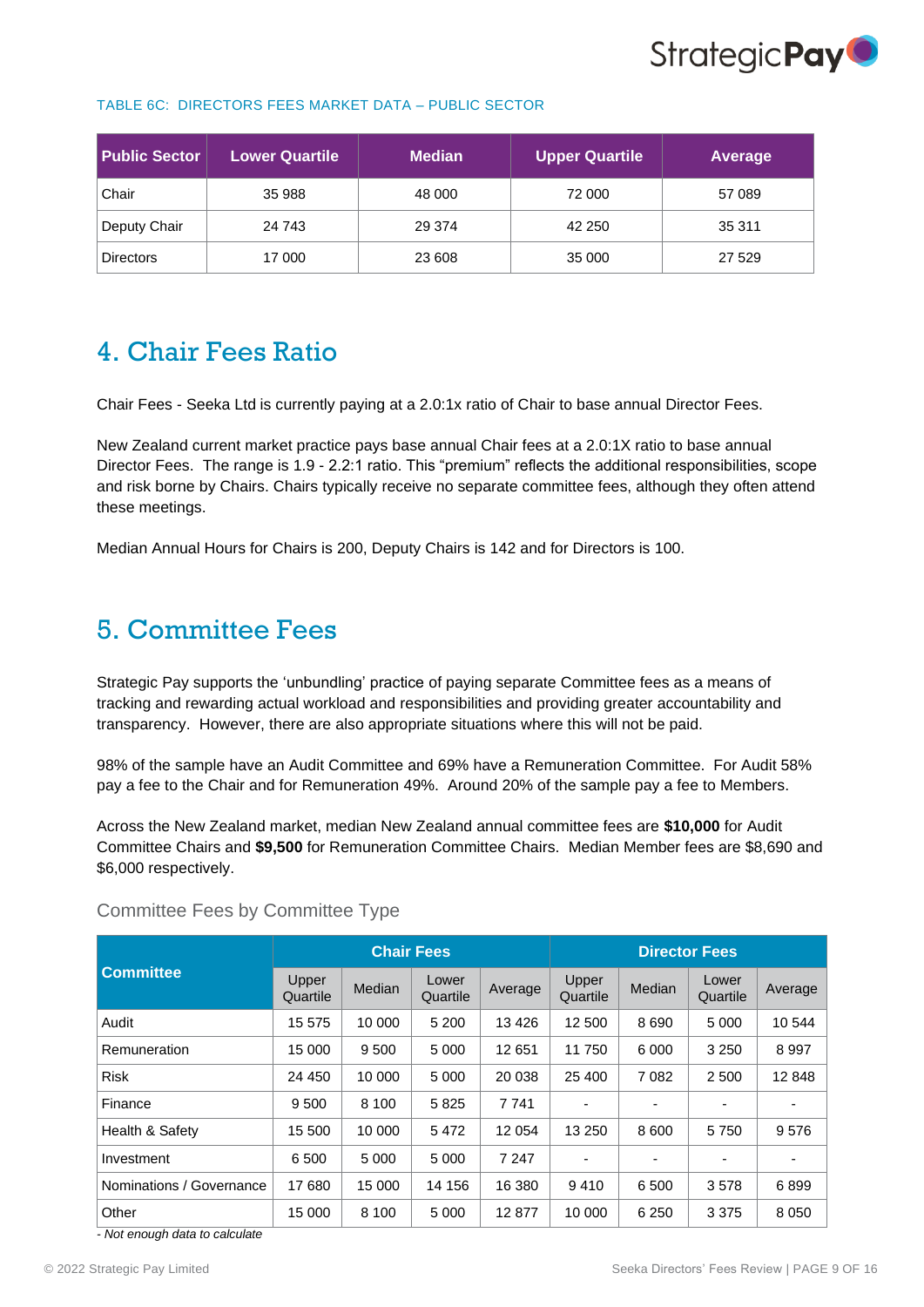

## 6. Director Fee Reviews

Strategic Pay recommends a formal review of Directors Fees at least every two years, as market best practice. While such reviews may or may not result in increases, it enables the Organisation to track market movements, avoid "getting behind" and to ensure appropriate and competitive fees are paid to Board members. Additionally, this practice ensures that costs are controlled year on year and minimises large periodic increases. Fifty percent of Boards review fees annually.

#### CRITERIA FOR REVIEW

• Market Trends – Strategic Pay's New Zealand Directors' Fees Report

- Market Trends Other Survey Report  **Directors Performance**
- 
- **Company Profitability Company Profitability 1988**

• Average Salary Movements

- 
- CPI Legal Risk
	-

83% of Boards use more than one review factor.

## 7. Recommendation

Our recommendation is based on several factors including the organisation size, ownership, and industry of [Seeka Ltd,](#page-0-0) and the market data presented above.

## MARKET DATA

## TABLE 7: SUMMARY RESULTS – DIRECTOR FEE SAMPLES FOR [SEEKA LTD:](#page-0-0)

| <b>Director Market Comparators</b> | <b>Positioning</b> | <b>Base Annual Fee (\$)</b> |  |  |
|------------------------------------|--------------------|-----------------------------|--|--|
| Revenue                            | Median             | 75,000                      |  |  |
| Assets                             | Median             | 62.750                      |  |  |
| Industry                           | Median             | 53,000                      |  |  |
| Market Cap                         | Median             | 60,000                      |  |  |
| <b>Director Evaluation</b>         | Median             | 68,135                      |  |  |

There has been little to no movement in Director Fees over the past 12 months and in some instances, fees have gone backwards due to fee cuts. However, Seeka have undergone significant growth over the last 12 months which should be reflected when setting fees.

Company turnover is most strongly correlated with Director fee levels, and consequently we have placed primary reliance on the Revenue sample and thus it should hold greater weight than the other comparators listed above. A conservative position based on the Revenue sample would be a range of **\$68,000 to \$73,000.**

The Board will be in the best position to determine appropriate and final placement within the range.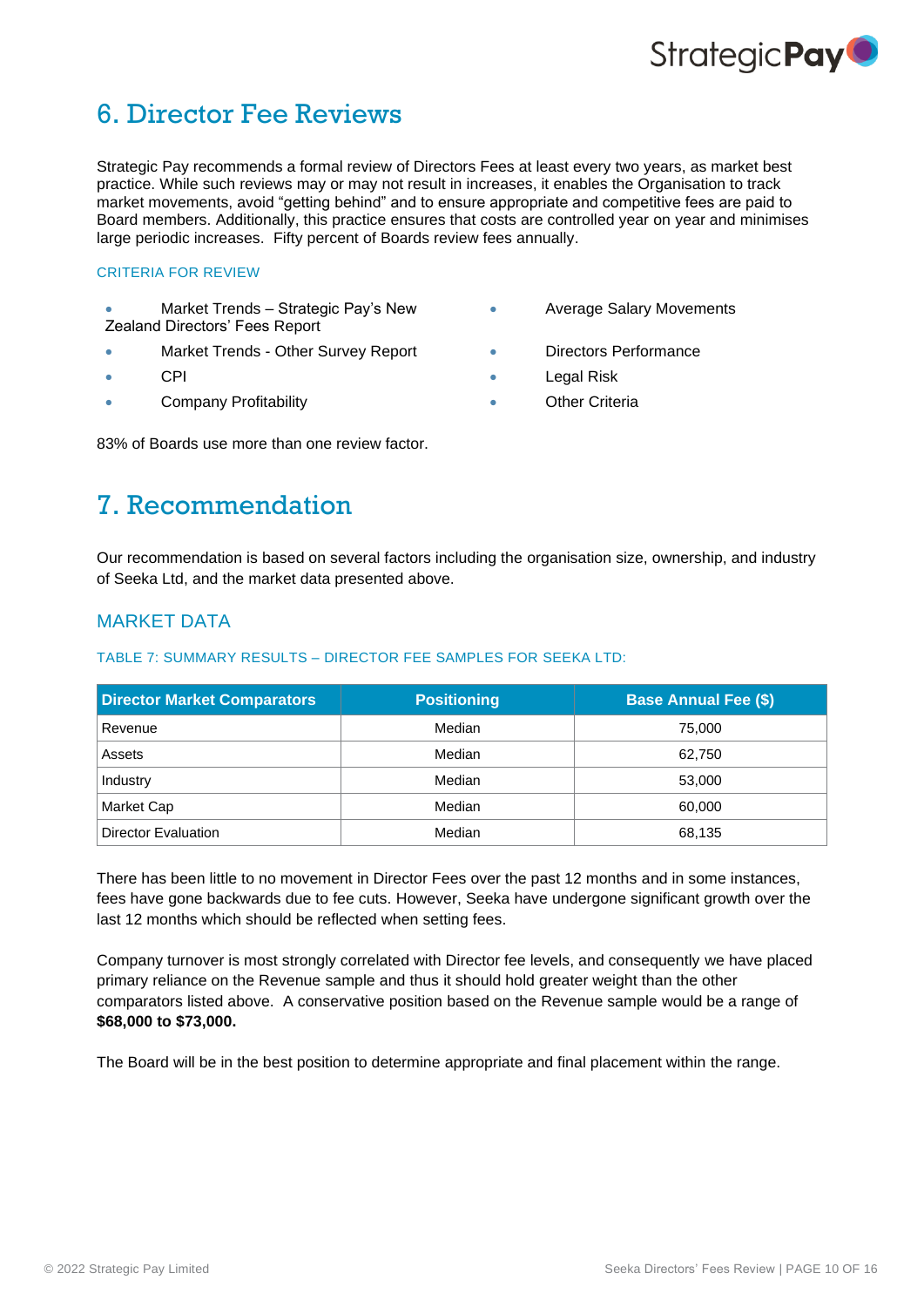

## CHAIR FEES

Next, we recommend increasing the base annual fees for the Chair from the current **\$125,000** into a range from **\$136,000** to **\$146,000** by applying the typical 2:1X Chair/Director ratio premium to the Director fee recommendation above.

### TABLE 8: SUMMARY RESULTS – CHAIR FEE SAMPLES FOR [SEEKA LTD:](#page-0-0)

| <b>Chair Market Comparators</b> | <b>Positioning</b> | <b>Base Annual Fee (\$)</b> |
|---------------------------------|--------------------|-----------------------------|
| Revenue                         | Median             | 146.570                     |
| Assets                          | Median             | 122,000                     |
| Industry                        | Median             | 92,500                      |
| Market Cap                      | Median             | 120,000                     |

## COMMITTEE FEES

We recommend maintaining the **\$15,000** fees for the Audit & Risk Committee Chair fees. These are market competitive and appropriate fee levels for a publicly listed company, especially with the acquisition activity.

We can also support payment of Committee member fees at half the Chair levels, if you choose to do so. We find that over time, more work and more responsibility are being dealt to committees from full Boards.

## 2022 DIRECTOR FEES POLICY

We recommend the following criteria for the 2022 policy for Base Annual Fees:

- Market Data from 2021 New Zealand Directors' Fees Report / Customised Analysis
- Market Comparators Revenue
- Market Position by up to Median
- Fees Range **A** range of \$5,000 around the Market Position
- Ratio 2.0:1X ratio applied to the Director fees to determine the Chair Fees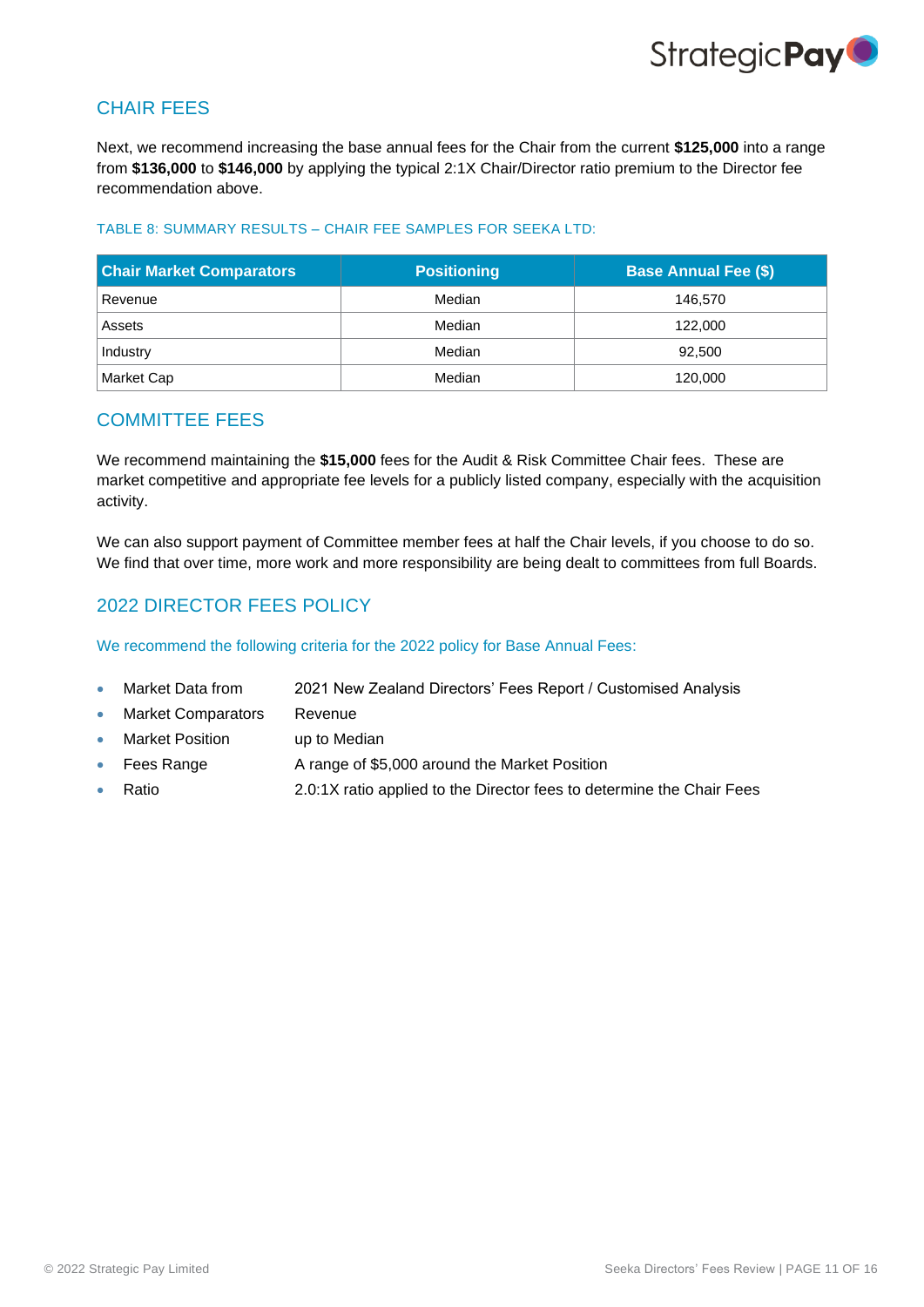

## APPENDIX 1: **NEW ZEALAND DIRECTORS' FEE SURVEY** – FEBRUARY 2021

This annual Survey is the basis for understanding current trends and practices in the payment of Directors Fees' at New Zealand organisations. This is the 29<sup>th</sup> annual survey of its type conducted by Strategic Pay Ltd (the longest running survey of directors' fees in the country). 403 organisations contributed data to the 2021 New Zealand Directors' Fees Survey. 2,554 individual directorships were analysed for the Directors' fees data.

The Survey combines information from three sources:

- Organisations from the Strategic Pay database;
- Questionnaires sent to Strategic Pay master mailing list;
- Publicly available annual reports and NZX listings.

The data is reported as at 1 February 2021.

## INCREASES REPORTED BY ORGANISATIONS

Annual Movements in Median 2012 – 2021

#### **Non-Executive Chairs and Directors - All Organisations**

This year we have seen Chair fees and directors drop from 2020, to be closer to 2019 reporting levels – pre-pandemic and subsequent lockdown. During a series of pulse surveys Strategic Pay ran during 2020 around business response to the Covid-19 pandemic, 15% of organisations cited they were making plans to reduce board fees, or that a fees reduction was under consideration.

The following table summarises median movements of the overall sample, by director category, year on year, based on the actual fees reported.

| <b>Period</b> | <b>Chairs</b> | <b>Directors</b> |
|---------------|---------------|------------------|
|               | Median        | Median           |
| 2021          | $-6.3%$       | $-2.4%$          |
| 2020          | 6.7%          | 2.5%             |
| 2019          | 1.1%          | 4.6%             |
| 2018          | 1.6%          | 3.5%             |
| 2017          | 1.8%          | 2.1%             |
| 2016          | 2.4%          | 1.5%             |
| 2015          | 2.9%          | 2.5%             |
| 2014          | 3.3%          | 2.4%             |
| 2013          | 1.3%          | 1.2%             |
| 2012          | 3.8%          | $-4.0%$          |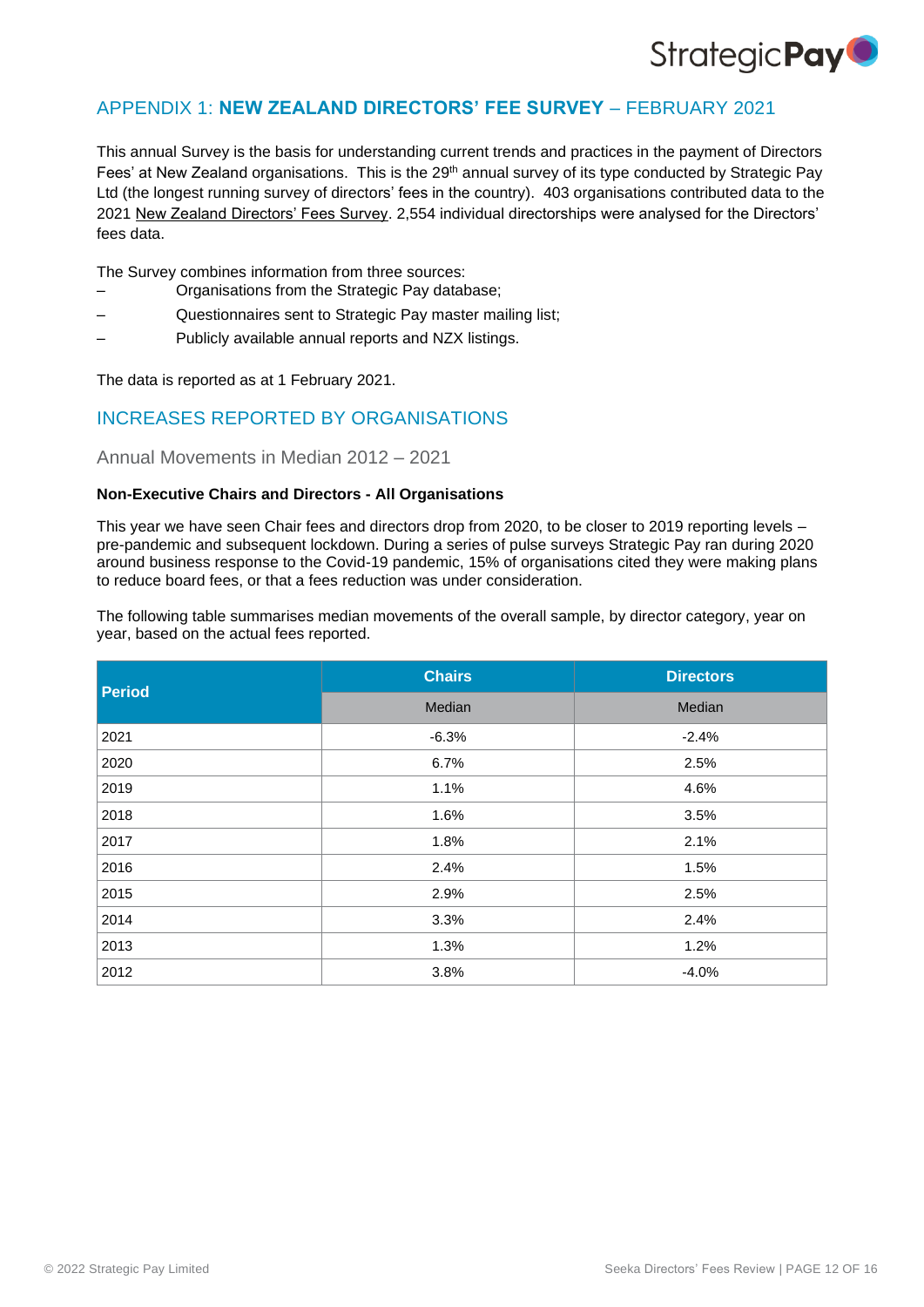

## Overall Trend in Median Director Fees 2012 – 2021

As illustrated below, the rate of increase may vary more for chairs than for directors. The graph illustrates the overall trend in median director fees from 2012 to 2021.



## INCREASES IN THE YEAR TO FEBRUARY 2021

Three Year Rolling Trend in Median 2017 – 2021

### **Non-Executive Chairs and Directors – General Market**

Traditionally our data has shown quite variable movements from one year to the next, with subsequent difficulty in using it as a guide for setting directors' fees. We have included a three-year rolling average for median to assist organisations in tracking overall trends. We recommend the use of the following figures when applying market movements to set current directors' fees.

| <b>Period</b>   | <b>Chairs</b> | <b>Directors</b> |
|-----------------|---------------|------------------|
|                 | Median        | Median           |
| 2019 - 2021     | 0.5%          | 1.5%             |
| 2018 - 2020     | 3.1%          | 3.5%             |
| $ 2017 - 2019 $ | 1.5%          | 3.4%             |

An additional factor in market movements is that fees are not always increased annually so fluctuations are common and analysing movements over a longer time span is necessary, particularly if there has been a disruption in the market.

Strategic Pay recommends a formal annual review of Directors' Fees, which may or may not result in an increase. This ensures that costs are known and minimises larger periodic increases/catch-ups.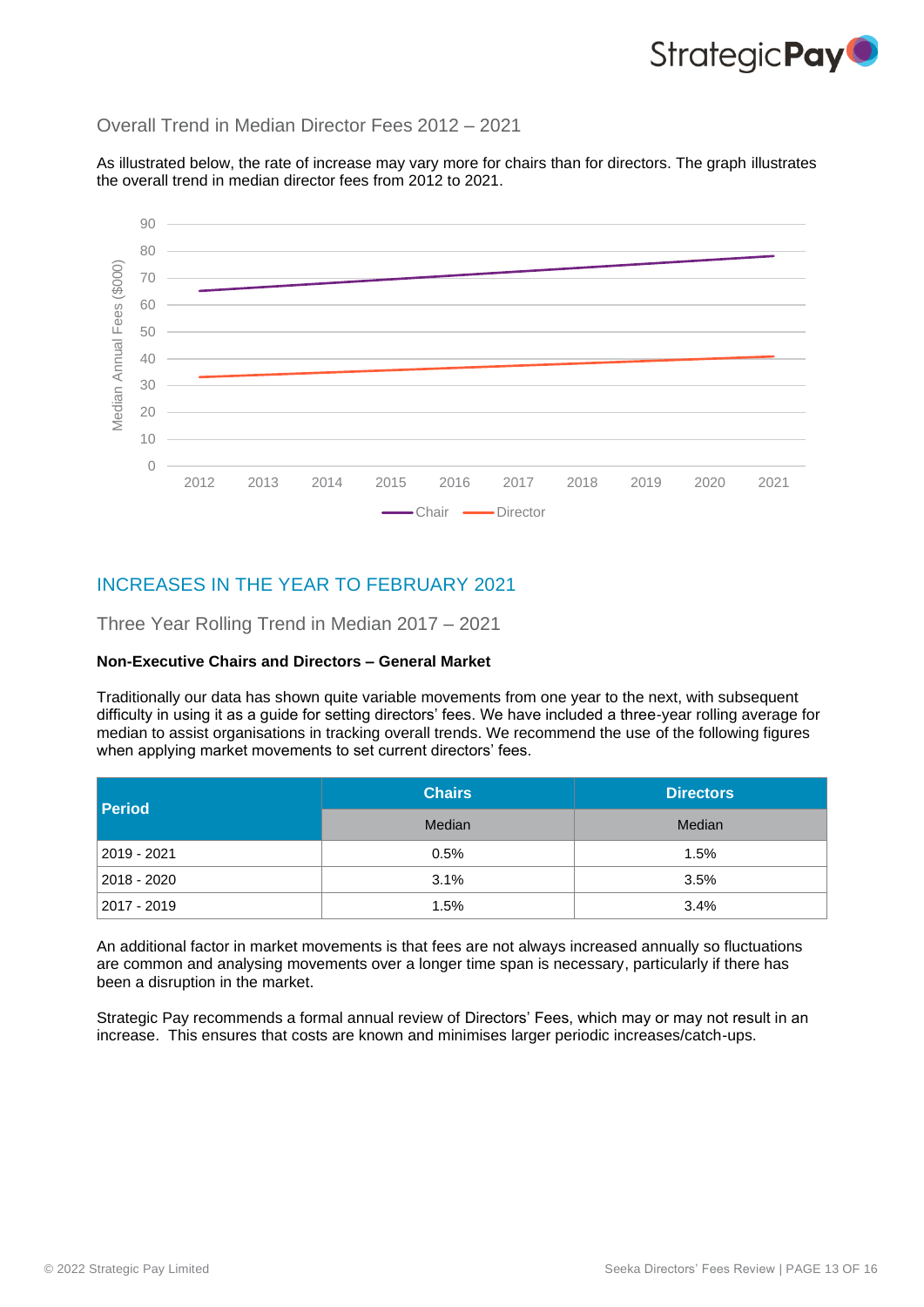# Strategic **Pay**

## Executive Summary

## MARKET TRENDS FOR CHAIRS AND DIRECTORS

Non-Executive Chairs – General Market

> Fee levels of 381 non-executive chairs were analysed in 2021 (sample size in 2020 was 372).

> Of the 381 chairs, 278 are the same individuals as in 2020.

> The median base annual fee paid to a non-executive chair in 2021 is \$75,000, down from \$80,000 in 2020.

> Highest fees were paid to non-executive chairs within the mining / petroleum and manufacturing industries and lowest fees to chairs within the education industry.

Chairs of private sector publicly listed NZX companies are paid 62% more (at the median) than those of unlisted private sector organisations.

## Non-Executive Deputy Chairs

Fee levels for Deputy Chairs were only analysed at the public and private sector levels this year, as the sectors pay substantially different to each other, with public sector organisations more likely to have deputy chairs.

## Non-Executive Directors

> Fee levels of 1,923 non-executive directors were analysed in 2021 (sample size in 2020 was 1,885).

> Of the 1,923 directors, 1,373 are the same individuals as in 2020.

The median base annual fee paid to non-executive directors in 2021 is \$40,000 the same as \$41,000 in 2020.

Highest fees were paid to non-executive directors within the mining / petroleum and manufacturing industries, and lowest fees to directors within the education sector.

Directors of private sector publicly listed companies are paid 68% more (at the median) than those of unlisted private sector organisations.

## Subsidiary Boards and Additional Fees

Eighty-eight percent of boards that responded they have subsidiary or parent boards, require directors to participate on the subsidiary or parent board. Of these organisations, 38% pay additional fees to some or all directors concerned.

### Special Project Fees

Forty-nine percent of boards ask directors to perform additional or special project work beyond the scope of their normal responsibilities. Twenty-four percent of these boards pay their directors a special rate for the extra responsibilities. The average daily rate is \$1,890 for this work and the average hourly rate for these projects is \$200.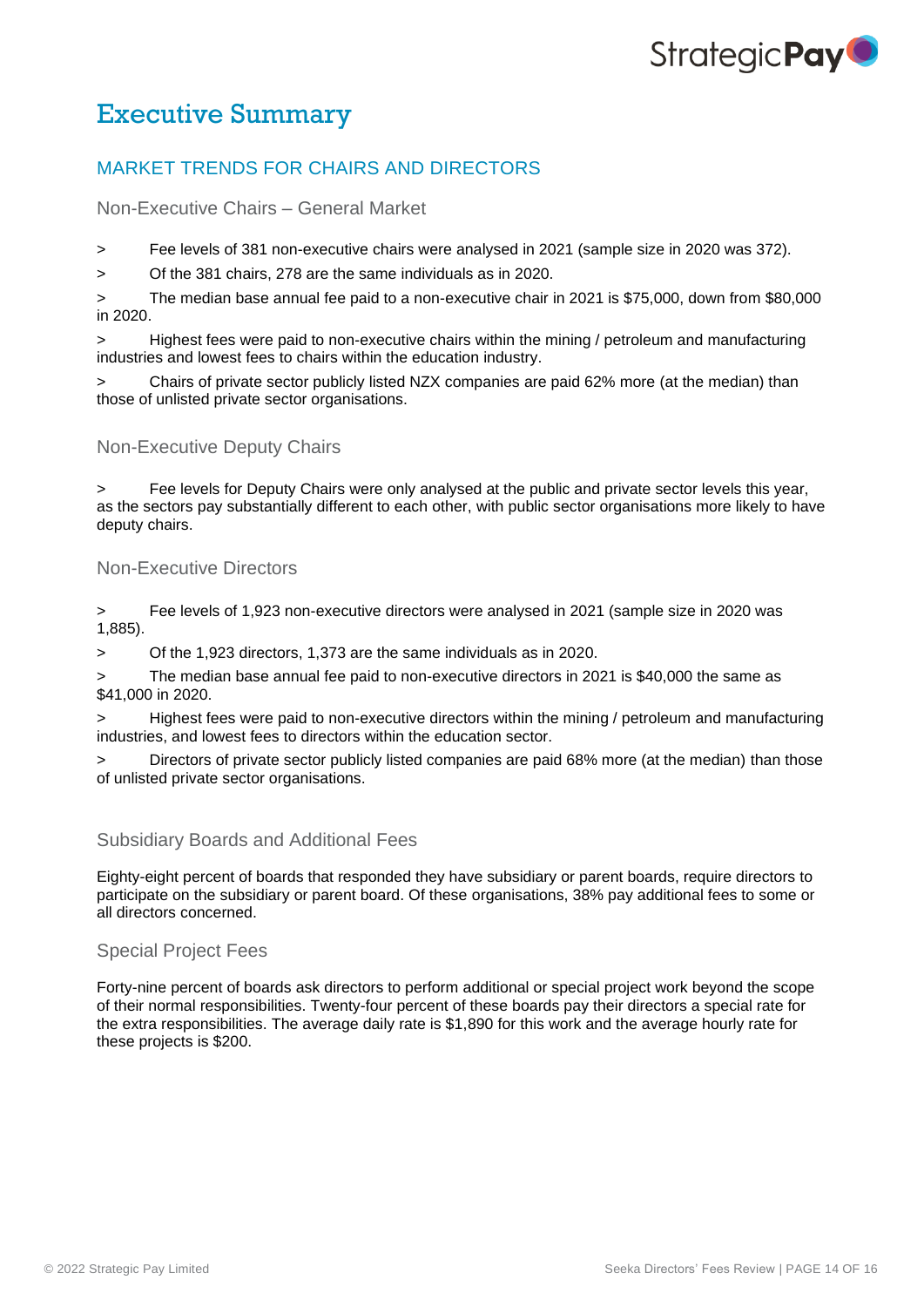

## APPENDIX 2: **STRATEGIC PAY DIRECTOR FEE METHODOLOGY**

Strategic Pay has developed an evaluation methodology to assess the relative complexity, risk and scale of an organisation. The methodology has a number of factors we believe can be applied to any organisation to provide a means of assessing appropriate director fees. This is not an evaluation of the individual directors, or the performance of the organisation, but an evaluation of the organisation as a whole, in relation to the role of the directors. The factors are also based on the fundamentals of the organisation, not the skills or requirements of individual directors.

The methodology can be applied to a governance board for any type of organisation. **We have distilled the key factors that affect the complexity, workload, responsibility and risk carried by directors, and that therefore should have some influence on overall fees.**

All of the factors we have selected are interdependent and potentially impact on each other. However, we have tried to capture the most important elements that may impact on the complexity of the governance role and how this should be rewarded.

As a whole, these factors provide a good measure of the overall relative size, complexity and responsibility of the directors.

## DirectorRate® Factors

• Complexity of Operating Environment

This factor evaluates the complexity of the environment in which the organisation operates.

• Innovation/Technology/Intellectual Complexity

Organisations have varying levels of complexity of the products or services that they provide. This adds to the difficulty of the directors' role.

#### • Board Discretion/Autonomy

Whilst a governance board always has overall responsibility for the direction and strategy of the organisation, this can vary greatly between organisations.

Stakeholder Management

The level of interaction required with shareholders also adds to the complexity of the directors' role.

• Revenue/Capital Risk

Some organisations have very little risk regarding their income and funding, whilst for others income can be highly variable and requiring constant monitoring by the board.

• Liability Risk to Organisation

The risk of insolvency, or serious financial uncertainty, or potential for serious health and safety events is a significant responsibility for directors.

• Public Perception/Organisation Profile Risk

Most directors will evaluate the potential reputational risk in joining a board.

• Organisation Revenues and Assets

Annual revenues/turnover and Total Assets of the organisation